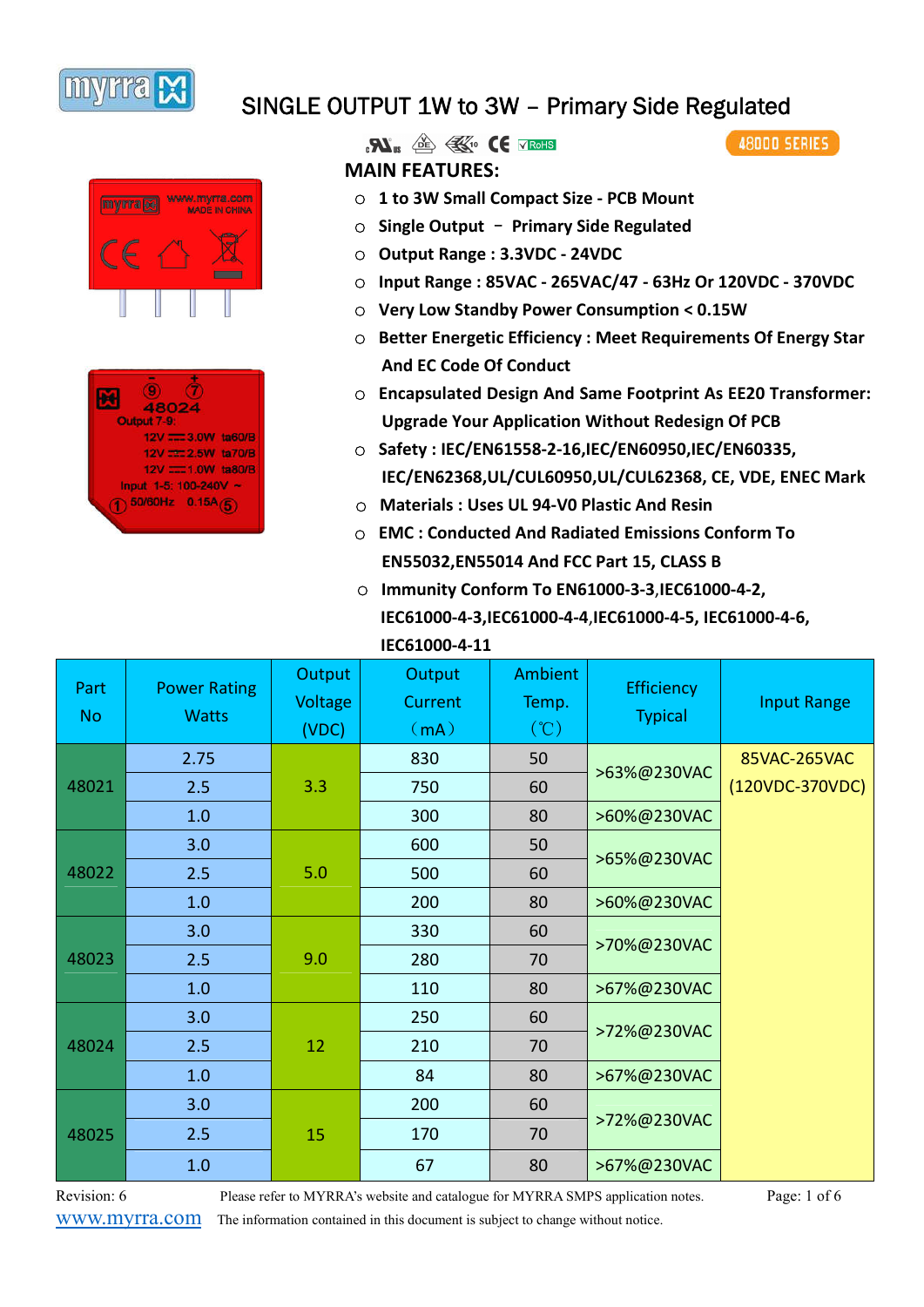

| <sup><sup><sup>1</sup></sup> <b><i><u>CE</u></i></b> v RoHS</sup><br>$\boldsymbol{K}_3$ |     |    |     |    | 48000 SERIES |  |  |
|-----------------------------------------------------------------------------------------|-----|----|-----|----|--------------|--|--|
|                                                                                         | 3.0 |    | 170 | 60 | >72%@230VAC  |  |  |
| 48026                                                                                   | 2.5 | 18 | 140 | 70 |              |  |  |
|                                                                                         | 1.0 |    | 56  | 80 | >67%@230VAC  |  |  |
| 48027                                                                                   | 3.0 | 24 | 125 | 60 | >74%@230VAC  |  |  |
|                                                                                         | 2.5 |    | 105 | 70 |              |  |  |
|                                                                                         | 1.0 |    | 42  | 80 | >70%@230VAC  |  |  |
| Note: Other output voltages are available upon request.                                 |     |    |     |    |              |  |  |

|                                    | <b>Model: 2.5 Watt</b>                  | <b>Specification</b>                                                                                                                                                           |
|------------------------------------|-----------------------------------------|--------------------------------------------------------------------------------------------------------------------------------------------------------------------------------|
|                                    | Rated AC input Voltage                  | 100~240Vac or 140VDC-340VDC                                                                                                                                                    |
| <b>AC Input</b><br>Characteristics | AC Input Voltage Range                  | 85~265Vac or 120VDC-370VDC                                                                                                                                                     |
|                                    | AC Input Frequency Range                | 47Hz~63Hz                                                                                                                                                                      |
|                                    | Rated AC Input Frequency                | 50/60Hz                                                                                                                                                                        |
|                                    | <b>Input Current</b>                    | 0.15A Max@85Vac~265Vac, at full load                                                                                                                                           |
|                                    | <b>Standby Power</b>                    | 0.15W Max(Meet Requirements Of Energy Star And EC<br>Code Of Conduct)                                                                                                          |
| DC Output<br>Characteristics       | <b>Output Voltage Accuracy</b>          | ±5%                                                                                                                                                                            |
|                                    | Output<br>Voltage<br>Line               | 3.3V type: $± 5%$                                                                                                                                                              |
|                                    | Regulation                              | Other types(5V,9V,12V,15V,18V and 24V): $\pm$ 3 %                                                                                                                              |
|                                    | Output<br>Voltage<br>Load<br>Regulation | ±5%                                                                                                                                                                            |
|                                    | Ripple & Noise                          | Max 200mVp-p@ Rated AC input, at nominal line (The<br>measuring will be terminated with a 47uF AL E-Cap and<br>a 0.1uF Ceramic-Cap. An oscilloscope set at 20MHz<br>bandwidth) |
|                                    | <b>Dynamic Response</b>                 | The output voltage shall not exceed $\pm$ 10% rated output<br>voltage @ 50% < → 100% Load change, 1A/uS, 1KHz 50%<br>duty cycle                                                |

Revision: 6 Please refer to MYRRA's website and catalogue for MYRRA SMPS application notes. Page: 2 of 6 www.myrra.com The information contained in this document is subject to change without notice.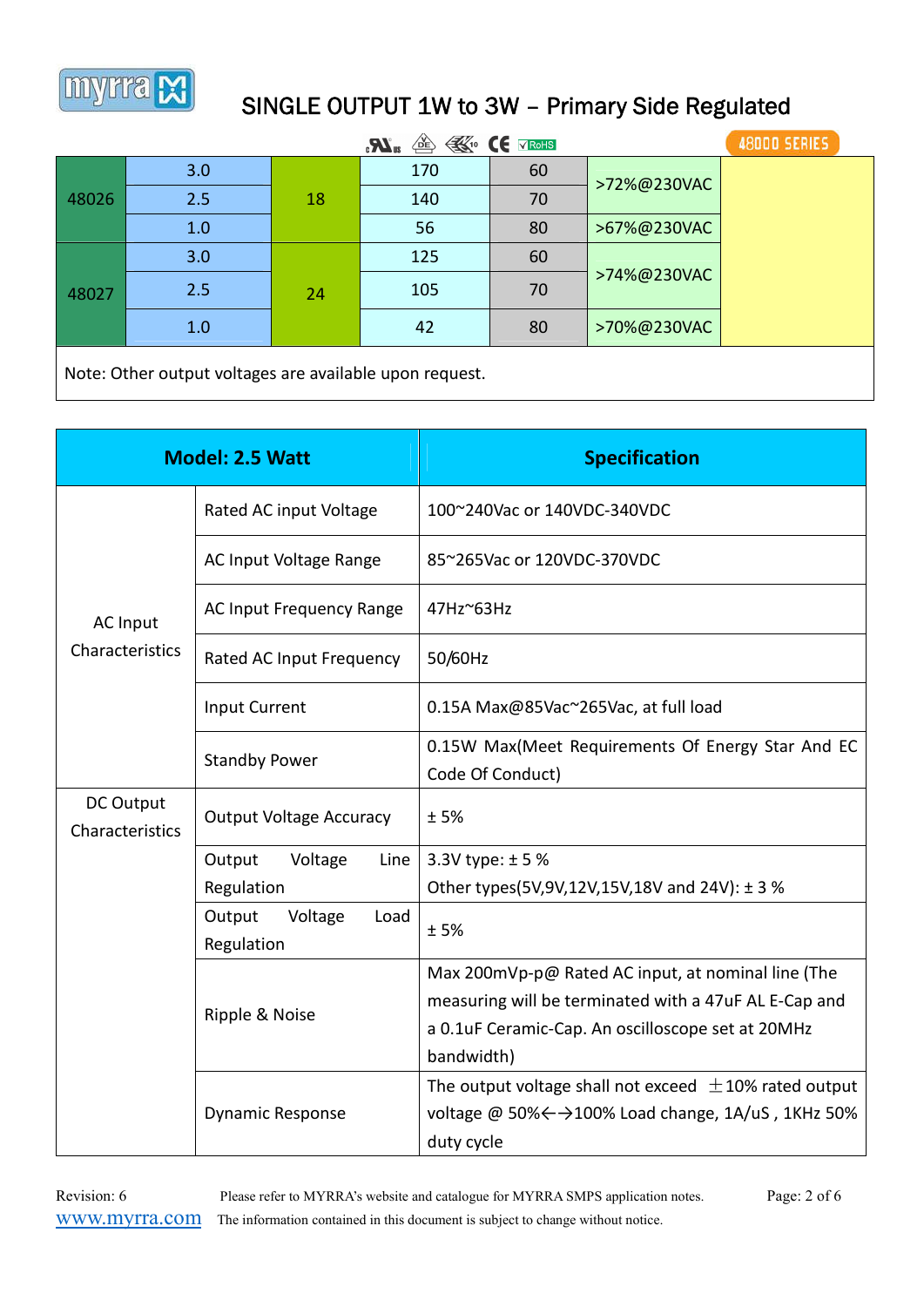

|                               |                                          | 48000 SERIES<br>$\mathbf{R}$ <sub>u</sub> $\mathbb{E}$ $\mathbb{E}$ $\mathbb{E}$ $\mathbb{E}$ $\mathbb{E}$ $\mathbb{E}$ $\mathbb{E}$ $\mathbb{E}$ $\mathbb{E}$                                                                                                                                                                  |
|-------------------------------|------------------------------------------|---------------------------------------------------------------------------------------------------------------------------------------------------------------------------------------------------------------------------------------------------------------------------------------------------------------------------------|
|                               | Hold Up Time                             | 5mS min@ 100Vac ~240Vac, DC output with full load                                                                                                                                                                                                                                                                               |
|                               | Turn On Delay                            | 3S max @ 85Vac~265Vac input and DC output with full<br>load                                                                                                                                                                                                                                                                     |
|                               | <b>Rise Time</b>                         | 50ms max @ 85Vac~265Vac input and DC output with<br>full load                                                                                                                                                                                                                                                                   |
|                               | Overshoot                                | The output voltage shall not exceed +10% rated output<br>voltage @ Power on and 85Vac~265Vac input, and DC<br>with full load                                                                                                                                                                                                    |
|                               | Undershoot                               | The output voltage shall not exceed -10% rated output<br>voltage @ Power off and 85Vac~265Vac input and DC<br>output with full load                                                                                                                                                                                             |
|                               | Efficiency                               | See table (Meets Requirements Of Energy Star And EC<br>Code Of Conduct)                                                                                                                                                                                                                                                         |
| Protection<br>Characteristics | <b>Over Current Protection</b>           | The power supply shall automatic protect. The power<br>supply shall auto-recover normal operation after the<br>deformation is removed. No excessive heat, odor, or<br>plastic deformation shall occur with no safety hazard                                                                                                     |
|                               | Output<br>Short<br>Circuit<br>Protection | The power supply shall withstand a continuous output<br>short without damage in 24 hours; The short may be<br>applied before power on, or after power on; The power<br>supply shall resume normal operation after the short is<br>removed, no excessive heat, odor, or plastic deformation<br>shall occur with no safety hazard |
|                               | temperature<br>Over<br>protection        | The power supply shall shut down when the junction<br>temperature of PWM controller exceeds the thermal<br>shutdown temperature, typically 140°C ±10°C.                                                                                                                                                                         |
|                               | <b>Operation Temperature</b>             | $-25^{\circ}$ C ~+ (see table)                                                                                                                                                                                                                                                                                                  |
|                               | <b>Operation Humidity</b>                | 10~90% RH(No Condensing) @ full load                                                                                                                                                                                                                                                                                            |
| Environmental                 | <b>Storage Temperature</b>               | $-40^{\circ}$ C $\sim$ +85 $^{\circ}$ C                                                                                                                                                                                                                                                                                         |
|                               | <b>Storage Humidity</b>                  | 5%~95%                                                                                                                                                                                                                                                                                                                          |
|                               | <b>Cooling Method</b>                    | Ordinary or thermostat                                                                                                                                                                                                                                                                                                          |

Revision: 6 Please refer to MYRRA's website and catalogue for MYRRA SMPS application notes. Page: 3 of 6 www.myrra.com The information contained in this document is subject to change without notice.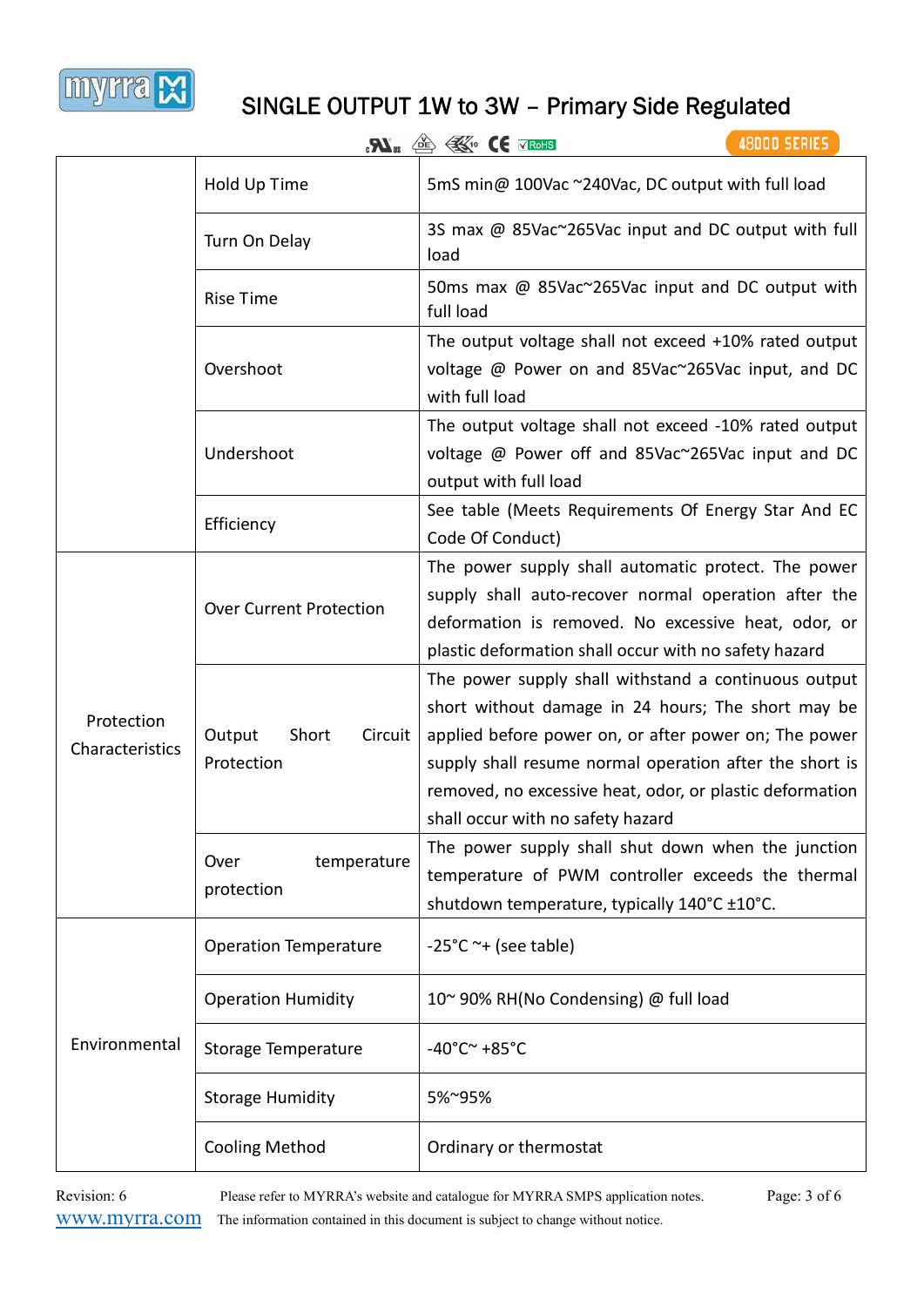

|              |                                                                     | 48000 SERIES<br>$\mathbf{R}_{\text{us}}$ $\text{in}$ $\mathbb{R}_{\text{in}}$ (E $\times$ Rohs                                                                                                |  |  |  |
|--------------|---------------------------------------------------------------------|-----------------------------------------------------------------------------------------------------------------------------------------------------------------------------------------------|--|--|--|
|              | Dielectric Strength                                                 | Primary to Secondary: 4000Vac 5mA, 3 secs.                                                                                                                                                    |  |  |  |
|              | Radiation                                                           | Meeting EN55032, EN55014, FCC part 15, Class B. under<br>3dB margin                                                                                                                           |  |  |  |
|              | Conduction                                                          | Meeting EN55032, EN55014, FCC part 15, Class B. under<br>3dB margin                                                                                                                           |  |  |  |
|              | <b>Lightning Surge</b>                                              | MeetingIEC61000-4-5:2014, ±1KV (surge<br>level<br>be<br>can<br>extended to 6KV with an external circuit - please refer to MYRRA's<br>website and catalogue for MYRRA SMPS application notes). |  |  |  |
|              | <b>Electrical Fast Transient</b><br>Meeting IEC61000-4-4:2012, ±1KV |                                                                                                                                                                                               |  |  |  |
|              | Voltage Dips And<br>Interruptions                                   | Meeting IEC61000-4-11:2004                                                                                                                                                                    |  |  |  |
| Safety & EMC | <b>Voltage Fluctuation And</b><br>Flicker                           | Meeting EN61000-3-3:2013                                                                                                                                                                      |  |  |  |
| Requirement  | Electrostatic Discharge                                             | Meeting IEC61000-4-2:2008<br>Contact Discharge ±4KV, Air Discharge ±8KV                                                                                                                       |  |  |  |
|              | RF Field Strength<br>Susceptibility                                 | Meeting IEC61000-4-3:2006+A1:2007+A2:2010                                                                                                                                                     |  |  |  |
|              | <b>Conducted Susceptibility</b>                                     | Meeting IEC61000-4-6:2013                                                                                                                                                                     |  |  |  |
|              | Safety Standards                                                    | Meet all requirements of<br><b>UL/CUL60950</b><br><b>UL/CUL62368</b><br><b>IEC/EN60950</b>                                                                                                    |  |  |  |
|              |                                                                     | <b>IEC/EN60335</b><br>IEC/EN61558-2-16<br><b>IEC/EN62368</b><br>CE, VDE, ENEC Mark                                                                                                            |  |  |  |
| Reliability  | <b>MTBF</b>                                                         | Calculated by MIL-HDBK-217-F2<br>>200K Hours @230VAC input at max operation<br>temperature;<br>>550K Hours @230VAC input at 25deg.C                                                           |  |  |  |
| Requirement  | <b>Burn-In Test</b>                                                 | The unit shall be burned in for 2~ 5 hours under 230 Vac<br>input and DC with full load at an ambient temperature of<br>30~45 degrees C                                                       |  |  |  |

Revision: 6 Please refer to MYRRA's website and catalogue for MYRRA SMPS application notes. Page: 4 of 6 www.myrra.com The information contained in this document is subject to change without notice.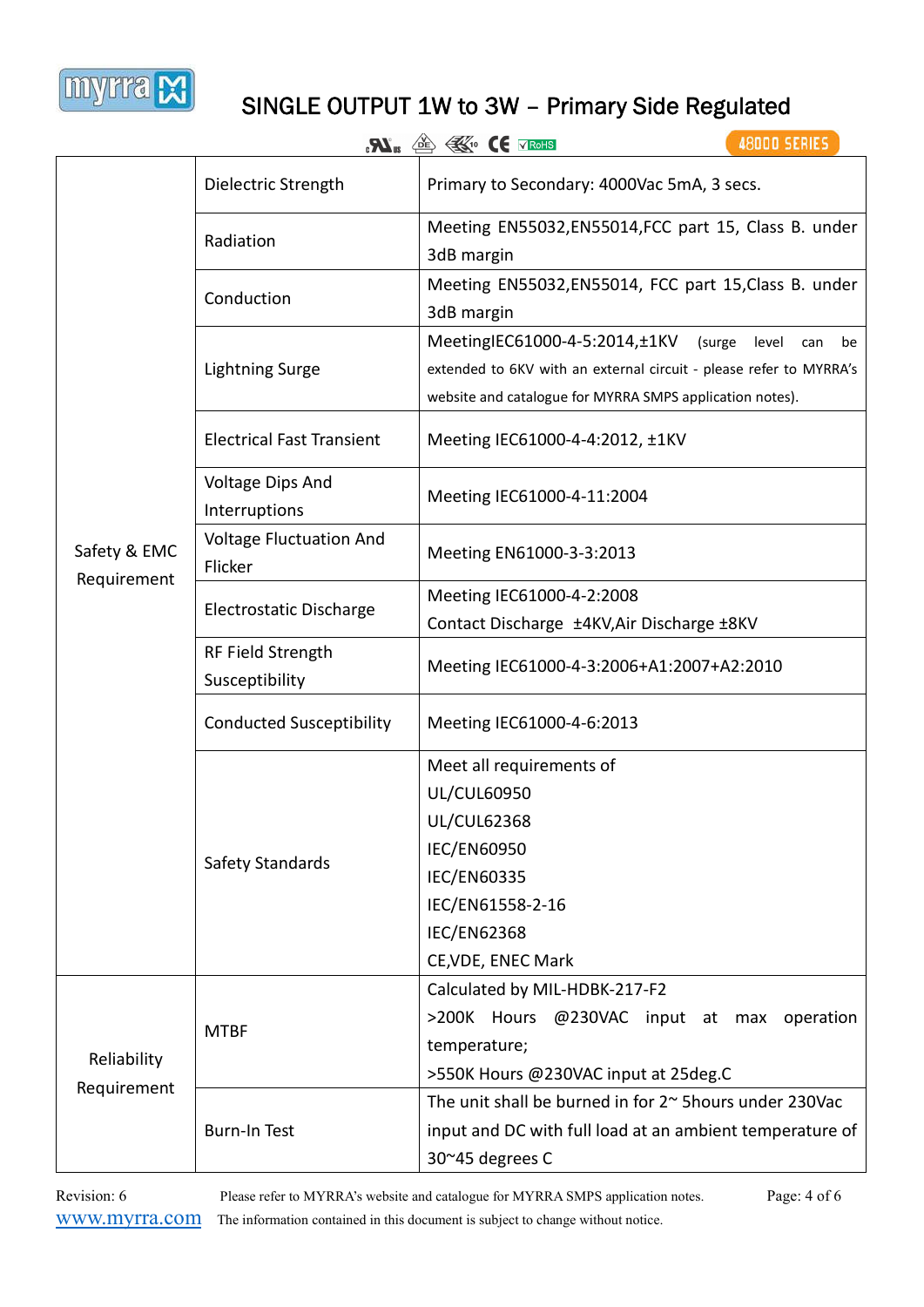

|            | <b>BED FEW CE VROHS</b><br>$\mathbf{Z}$ | <b>48000 SERIES</b> |
|------------|-----------------------------------------|---------------------|
| Net Weight | About 16 grams per product unit         |                     |
| Guarantee  | This product meets RoHS standard        |                     |

#### **SCHEMATIC**



#### **DERATING GRAPH** (Typically 12V type)





#### **DIMENSIONS and PINOUT**

Revision: 6 Please refer to MYRRA's website and catalogue for MYRRA SMPS application notes. Page: 5 of 6 www.myrra.com The information contained in this document is subject to change without notice.